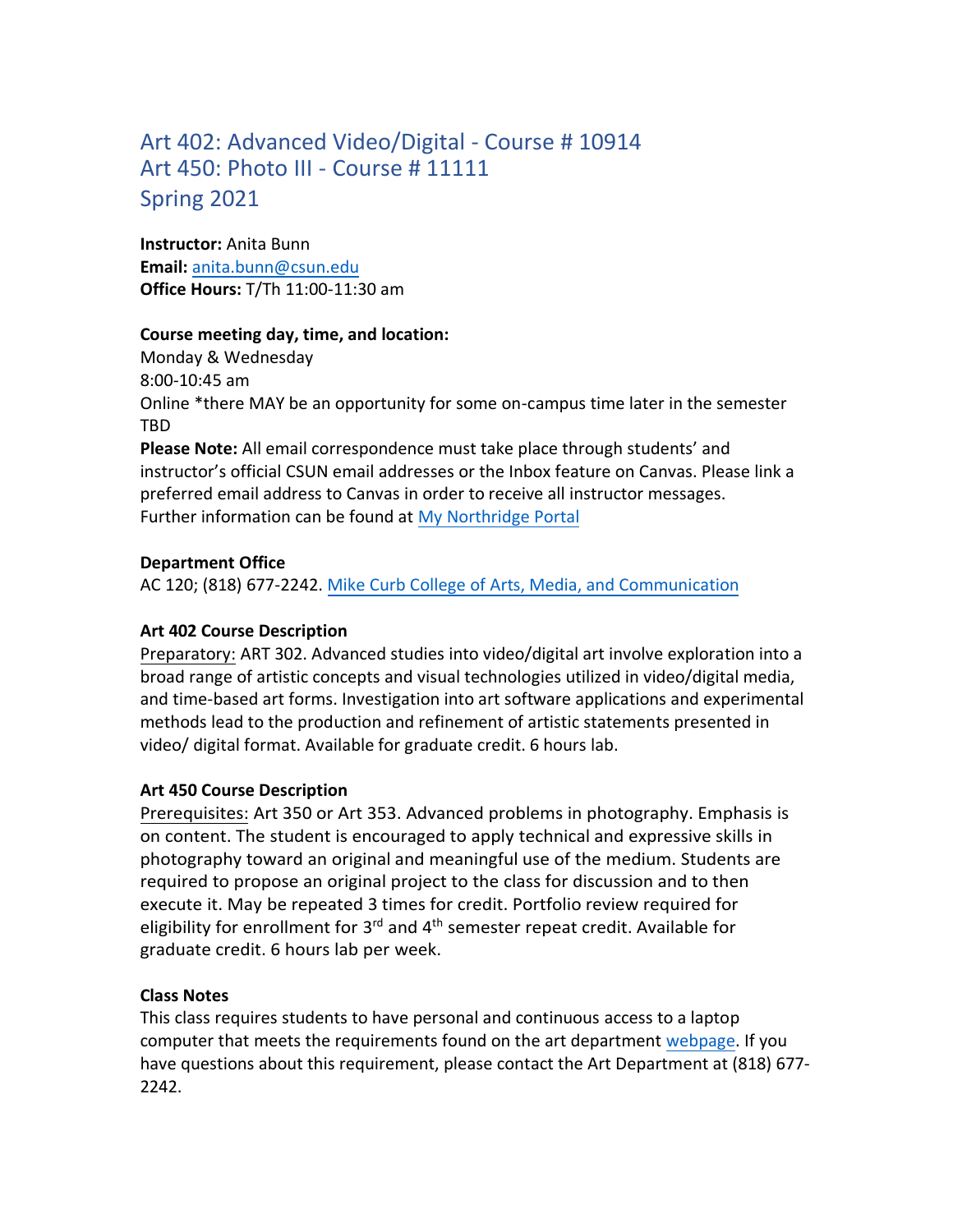### **Special Needs**

Students with disabilities must register with [Disability Resources and Educational](https://www.csun.edu/dres) [Services](https://www.csun.edu/dres) (DRES) in order to receive accommodations. Any student who feels that they may need an accommodation based on the impact of a disability should contact me privately to discuss your specific needs.

### **Student Support Services**

[YOU@CSUN](https://you.csun.edu/) is a comprehensive online well-being platform intended to enhance student mental health, physical wellness, happiness, and academic success, and to connect students to information, campus resources, peers, and opportunities. It looks at students holistically and is intended to provide students access to a wealth of content and campus resources.

**Dropping the course**: It is the student's responsibility to make sure they have been officially dropped from the class if a grade of 'W' is desired.

# **Art Department Program Goals Implemented in Art 402 / 450:**

- Students will acquire competent knowledge and skills in various art media, concepts and methodologies
- Students will produce a competent body of individual and collaborative work suitable for liberal arts degree, for the local, national, and globalmarketplace
- Students will solve visual problems at a competent level, including understanding/application of the elements of art and principles of design
- Students will utilize and apply critical thinking skills to communicate ideas for their intended audience at a competent level in visual, oral, and written formats
- Students will acquire historical and contemporary knowledge of diverse cultural and aesthetic contexts, including political, visual and material culture

# **Art Department Student Learning Outcomes in Art 402 / 450:**

- Students will continue to develop a body of artwork, to formulate apersonal voice and a personal aesthetic, and a critical eye for their own work
- Students will articulate their interests and ideas
- Students will be able to form an opinion and critique finished art works Students will learn to discuss ideas regarding photography and video art works

# **Overview & Course Requirements**

### Course Structure

• Regular attendance is expected and imperative. Most of our class will take place online. Students will need to plan their time for each week's module. Arriving late or coming unprepared to online meetings will affect your overall score. All students are expected to participate in and contribute to discussions, peer reviews and critique, visiting artist lectures, and other classroom activities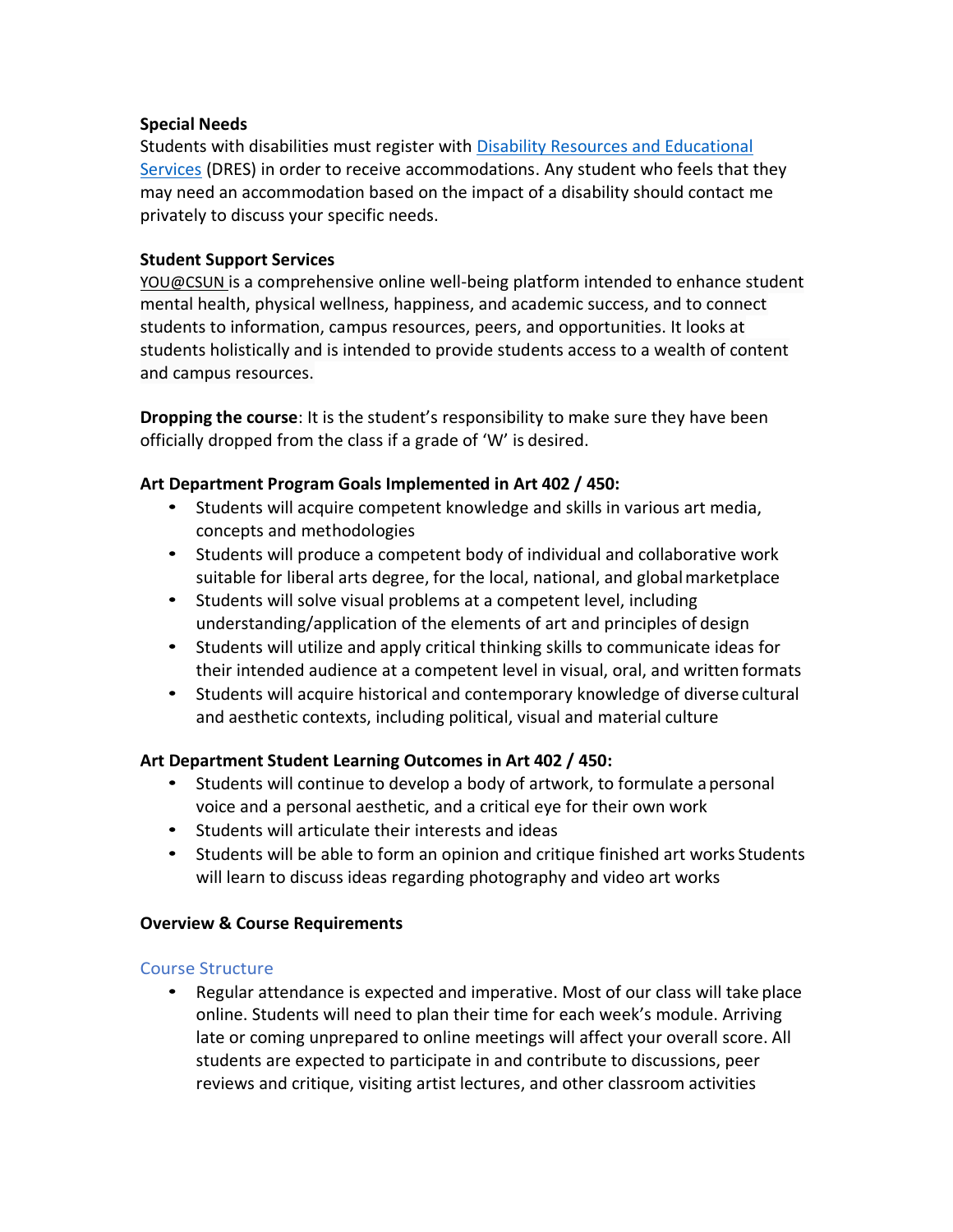- Students will propose an idea for an original project that they will work on over the course of the semester
- Mandatory group critiques (rotating schedule to be determined) will occur throughout the semester to assess progress and to give and receive feedback. Each student will have three (3) mandatory critiques during the semester. If a student is unprepared, they will be considered absent and will miss the opportunity for critique. Missing a critique will negatively impact your grade
- Each student must participate meaningfully in each critique your own and your peers'. One student will take notes for the student presenting work. These notes will be collected at the end of each critique and will be given to the student to archive along with their own notes from the critique. For the student receiving critique, make it a habit to make your own notes during or immediately following critique -- the ability to refer to these notes later is invaluable to your studio practice, development of your work, and when writing about your own work or about art in general
- Guest artist lectures will occur throughout the semester, withthe opportunity for students to receive one-on-one critique
- Selected readings, videos, and museum/gallery visits will be assigned and must be completed
- Instructor office hours will be available for individual discussion/meetings

# Critique Structure

- Critique 1: 10-minute informal critique to discuss work in progress,artifacts, ephemera, influences, ideas towards developing a focused body of work.
- Critique 2: 10-minute critique to discuss further development andprogress of proposed body of work. Both completed and in-progress works (digital images, digital or analog prints, video clips) may be presented.
- Critique 3: 20-minute critique. Completed pieces forthe proposed body of work will be discussed.

# Final

Our Final will consist of a Group Exhibition online or on campus (TBD). Students will select one piece (photography or video) to include along with an image / title list of completed works for the semester and a revised artist statement. Size of works and displays will be discussed at a date closer to the final.

\*note: students also will provide a completed digital portfolio for review the final week of the regular semester.

# Artist Statement

As an artist, you will be asked to write a statement about your work throughout your career. Whenever your work changes, so will your statement. Your statement should be about a paragraph in length, concise and to the point. A good artist's statement is not merely descriptive but provides thoughtful insights into your work.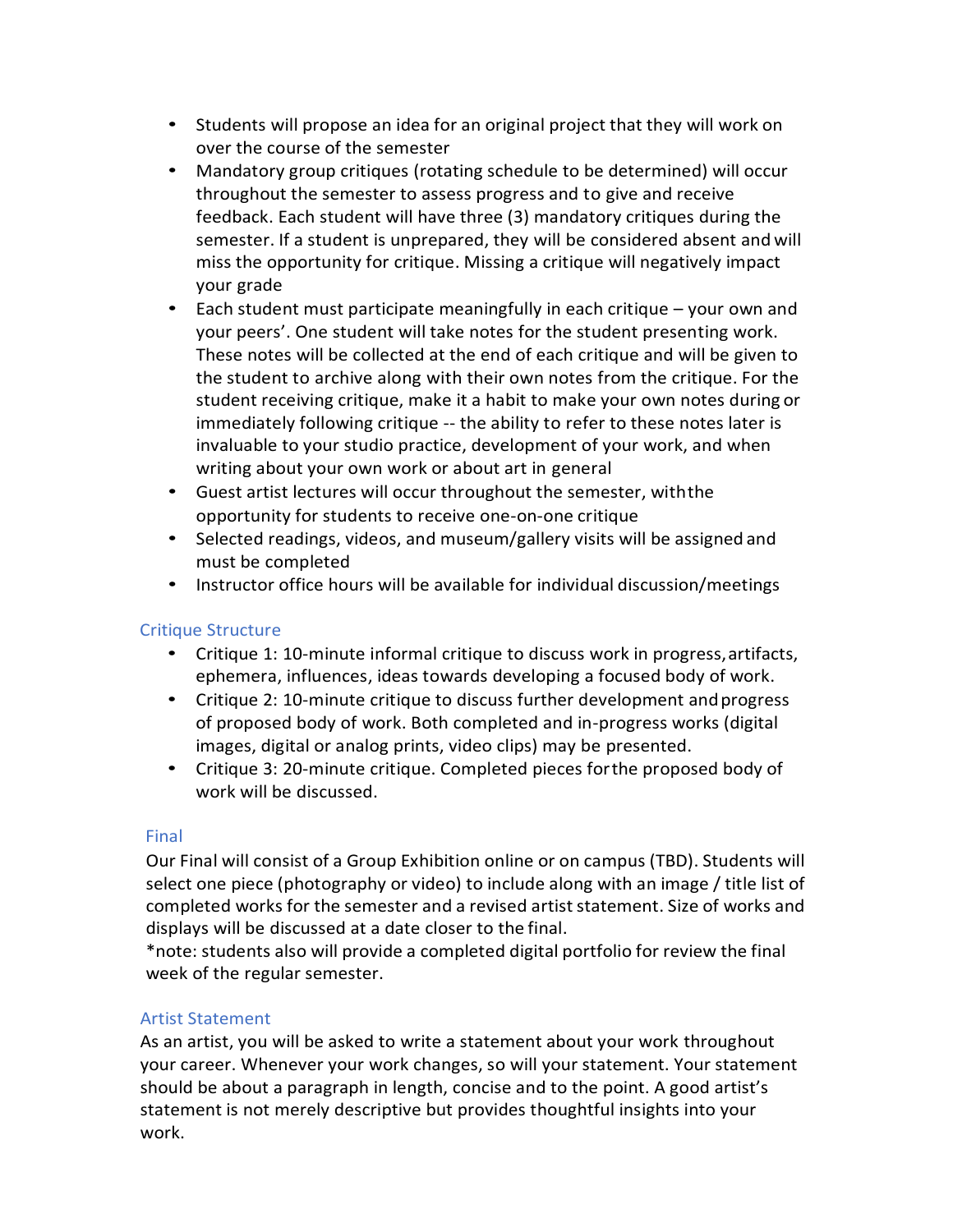#### Image List

Thumbnail of work Name of artist Title - you must title your work, no exceptions – and edition number Medium Dimensions (H x W for photographs) Date of work

#### **Materials**

Students should have access to any tools and materials needed for the successful completion of the proposed body of work. Students may choose to work in analog or digital photography, alternative photographic processes, or experimental digital video.

#### **Attendance**

Your presence and participation are crucial to the success of this class. Please arrive to required sessions on time.

#### Grades

Quality and development of an original body of work and artist's statement – 50% Participation and professionalism in all critiques and discussions – 30% Completion of assigned activities – 20% Total: 100%

The class will be conducted in an environment of mutual respect. Students must abide by the [student conduct code](https://catalog.csun.edu/policies/student-conduct-code/) defined by CSUN. Cell phone use, including text messaging, is not allowed during synchronous class time.

**Penalties for Academic Dishonesty:** University policies o[n academic dishonesty](https://catalog.csun.edu/policies/academic-dishonesty/) are listed in the university catalog. Here at the university we take cheating and plagiarism seriously. PLEASE be aware that if you turn in another person's artwork and claim that it is your own OR if you turn in the same artwork to more than one class for credit without the explicit permission of both instructors, this is PLAGIARISM/CHEATING, and you will be held accountable for the consequences.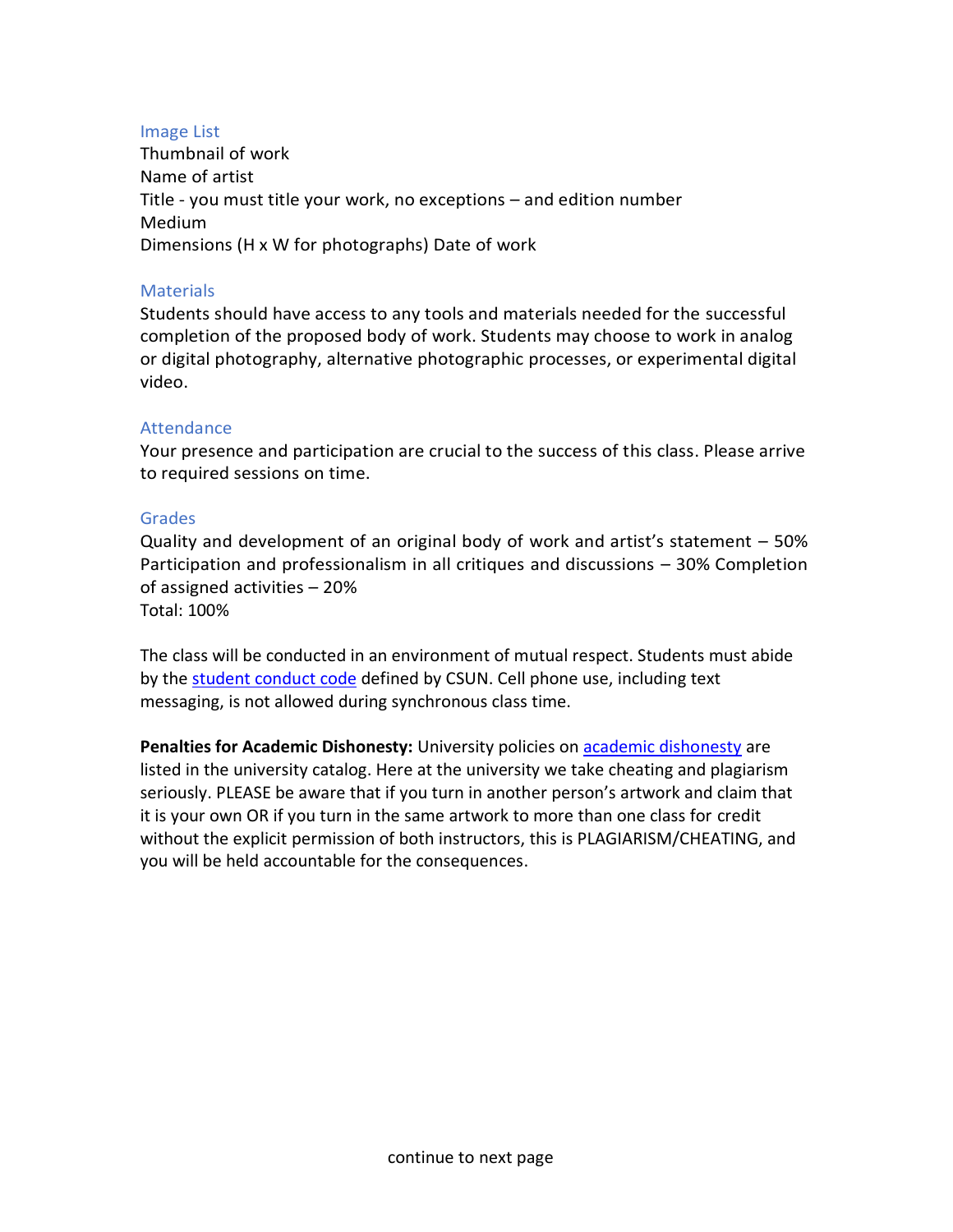**IMPORTANT NOTE:** Art 402 / 450 will meet online this semester. If, at some point during the semester, we are allowed to use art department facilities on campus, the following protocols will apply:

### Covid-19 safety protocols

CSUN is permitted by LACDPH to hold on-campus classes on the condition that everyone adheres to the following protocols:

- Complete a health self-screening survey through the CSUN app before coming to campus and follow corresponding instructions.
- Monitor your health. Take your temperature once a day. If you have a fever of 100.4 or other symptoms of COVID, or are just feeling ill, call your doctor or the Klotz Student Health Center at 818-677-3666.
- Please do not come to campus if you feel sick.
- When on campus, please adhere to the following:
	- o Maintain at least six (6) feet distance from others
	- o Wear a face covering
	- o Wash hands frequently with soap and water for at least 20 seconds
	- o Avoid touching eyes, nose, and face
	- o Follow university signage on walkway paths and distancing markersfor lines

For more information, visit the [CSUN as One webpage](http://csun.edu/csunasone)

# Course Calendar

*\*our calendar may be revised at any time. Please pay attention to the Announcements & Weekly Modules on Canvas*

### **Week 1 January 25 & 27**

Orientation Module: Introductions and Course Overview Week 1 Module: Project Proposals & Artist Statements Initial Zoom Meeting: Monday 8:00 am

# **Week 2 February 1 & 3**

Week 2 Module: Discussion

# **Week 3 February 8 & 10**

Week 3 Module: Visiting Artist 1

# **Week 4 February 15 & 17**

Week 4 Module: Critique 1 – Work in Progress

# **Week 5 February 22 & 24**

Week 5 Module: Discussion / Project Production